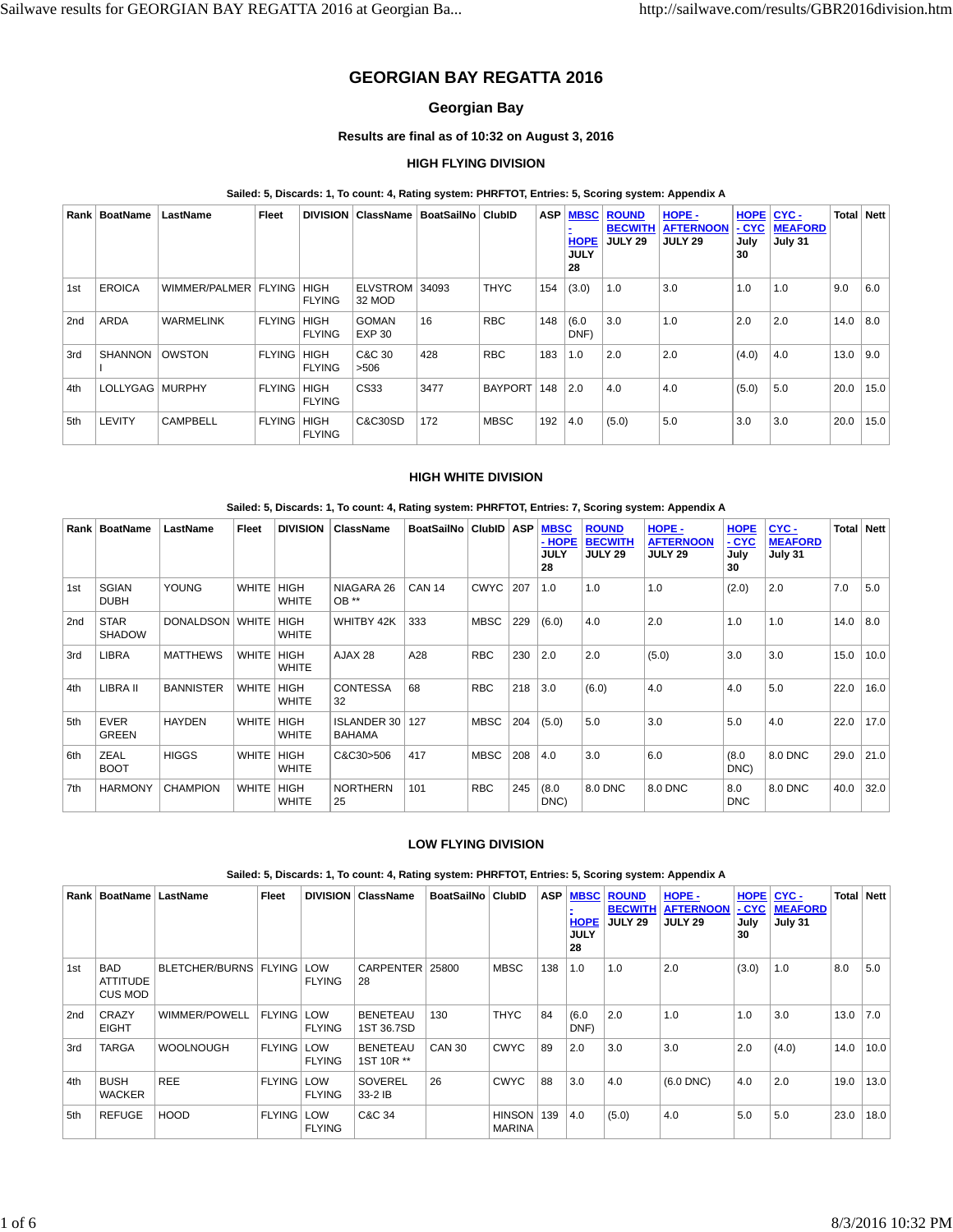## **LOW WHITE DIVISION**

| Rank | <b>BoatName</b>      | LastName            | Fleet        | <b>DIVISION</b>            | <b>ClassName</b>              | BoatSailNo   ClubID |             | <b>ASP</b> | <b>MBSC</b><br>$-HOPE$<br><b>JULY</b><br>28 | <b>ROUND</b><br><b>BECWITH</b><br><b>JULY 29</b> | HOPE -<br><b>AFTERNOON</b><br><b>JULY 29</b> | <b>HOPE</b><br>$-CYC$<br>July<br>30 | CYC-<br><b>MEAFORD</b><br>July 31 | Total | <b>Nett</b> |
|------|----------------------|---------------------|--------------|----------------------------|-------------------------------|---------------------|-------------|------------|---------------------------------------------|--------------------------------------------------|----------------------------------------------|-------------------------------------|-----------------------------------|-------|-------------|
| 1st  | QAMOTIQ              | <b>CAMPBELL</b>     | <b>WHITE</b> | <b>LOW</b><br><b>WHITE</b> | <b>GOMAN</b><br><b>EXP 35</b> | 54363               | <b>CWYC</b> | 135        | (1.0)                                       | 1.0                                              | 1.0                                          | 1.0                                 | 1.0                               | 5.0   | 4.0         |
| 2nd  | <b>GRIZZLY</b>       | <b>WILSON</b>       | <b>WHITE</b> | LOW<br><b>WHITE</b>        | <b>GOMAN</b><br><b>EXP 30</b> | 34335               | <b>MBSC</b> | 162        | 2.0                                         | 2.0                                              | (4.0)                                        | 4.0                                 | 2.0                               | 14.0  | 10.0        |
| 3rd  | <b>ARIAEL</b>        | <b>WILL</b>         | WHITE LOW    | <b>WHITE</b>               | <b>BRISTOL</b><br>43.3        | 2699                | <b>MBSC</b> | 143        | (6.0)                                       | 5.0                                              | 2.0                                          | 2.0                                 | 4.0                               | 19.0  | 13.0        |
| 4th  | <b>CORSAIR VI</b>    | <b>WINKS</b>        | WHITE LOW    | <b>WHITE</b>               | C&C 34/36+<br><b>WK</b>       | 28                  | <b>MBSC</b> | 129        | (5.0)                                       | 3.0                                              | 3.0                                          | 5.0                                 | 3.0                               | 19.0  | 14.0        |
| 5th  | CRAZY<br><b>LEGS</b> | <b>MITCHELL</b>     | <b>WHITE</b> | LOW<br><b>WHITE</b>        | C&C 37-40+                    | 37024               | <b>MBSC</b> | 102        | 3.0                                         | (6.0)                                            | 6.0                                          | 3.0                                 | 5.0                               | 23.0  | 17.0        |
| 6th  | <b>PERK</b>          | ROBERTSON WHITE LOW |              | <b>WHITE</b>               | C&C 40-2                      | 21112               | <b>MBSC</b> | 123        | 4.0                                         | 4.0                                              | 5.0                                          | (6.0)                               | 6.0                               | 25.0  | 19.0        |
| 7th  | <b>WINDHOVER</b>     | <b>FINDLAY</b>      | <b>WHITE</b> | <b>LOW</b><br><b>WHITE</b> | <b>CATALINA</b><br>350-1 WK   | 120                 | <b>RBC</b>  | 165        | (8.0)<br>DNF)                               | 7.0                                              | 7.0                                          | 7.0                                 | 7.0                               | 36.0  | 28.0        |

**Sailed: 5, Discards: 1, To count: 4, Rating system: PHRFTOT, Entries: 7, Scoring system: Appendix A**

## **MBSC - HOPE - HIGH FLYING DIVISION - JULY 28**

#### **Start: Start 3, Finishes: Finish time, Time: 10:25, Distance: 16nm**

|                | Rank   BoatName | LastName         | Fleet | <b>DIVISION</b>                 | ClassName                                              | BoatSailNo   ClubID |                | ASP. |       | Start Finish |                | ∣ Elapsed ∣ Corrected ∣ Points ∣ |     |
|----------------|-----------------|------------------|-------|---------------------------------|--------------------------------------------------------|---------------------|----------------|------|-------|--------------|----------------|----------------------------------|-----|
|                | SHANNON I I     | <b>OWSTON</b>    |       | FLYING HIGH FLYING C&C 30 > 506 |                                                        | 428                 | <b>RBC</b>     | 183  | 10:25 |              | 162323 5:58:23 | 5:47:21                          | 1.0 |
| $\overline{2}$ | LOLLYGAG        | <b>MURPHY</b>    |       | <b>FLYING HIGH FLYING CS33</b>  |                                                        | 3477                | <b>BAYPORT</b> | 148  | 10:25 |              | 161013 5:45:13 | 5:55:54                          | 2.0 |
| l 3            | <b>EROICA</b>   |                  |       |                                 | WIMMER/PALMER FLYING HIGH FLYING ELVSTROM 32 MOD 34093 |                     | <b>THYC</b>    | 154  | 10.25 |              | 162318 5:58:18 | 6:05:24                          | 3.0 |
|                | <b>LEVITY</b>   | CAMPBELL         |       | FLYING HIGH FLYING C&C30SD      |                                                        | 172                 | <b>MBSC</b>    | 192  | 10.25 |              | 172154 6:56:54 | 6:37:56                          | 4.0 |
| 5              | ARDA            | <b>WARMELINK</b> |       |                                 | FLYING HIGH FLYING GOMAN EXP 30                        | 16                  | <b>RBC</b>     | 148  | 10:20 |              | <b>DNF</b>     |                                  | 6.0 |

## **ROUND BECWITH - HIGH FLYING DIVISION - JULY 29**

#### **Start: Start 2, Finishes: Finish time, Time: 0935**

|   | ⊦Rank ∣ BoatName | LastName         | Fleet | <b>DIVISION</b>                 | ClassName                                          | BoatSailNo   ClubID |                | ASP |      | ∣Start Finish 1 |                         | Elapsed   Corrected   Points |     |
|---|------------------|------------------|-------|---------------------------------|----------------------------------------------------|---------------------|----------------|-----|------|-----------------|-------------------------|------------------------------|-----|
|   | EROICA           |                  |       |                                 | MIMMER/PALMER FLYING HIGH FLYING ELVSTROM 32 MOD I | 34093               | THYC           | 154 | 0935 | 113330          | 1:58:30                 | 2:00:51                      | 1.0 |
| 2 | SHANNON I        | <b>OWSTON</b>    |       | FLYING HIGH FLYING C&C 30 > 506 |                                                    | 428                 | <b>RBC</b>     | 183 |      |                 | 0935   114250   2:07:50 | 2:03:54                      | 2.0 |
| 3 | ARDA             | <b>WARMELINK</b> |       |                                 | FLYING HIGH FLYING   GOMAN EXP 30                  | 16                  | <b>RBC</b>     | 148 |      |                 | 0935 113543 2:00:43     | 2:04:27                      | 3.0 |
| 4 | LOLLYGAG         | <b>MURPHY</b>    |       | FLYING HIGH FLYING CS33         |                                                    | 3477                | <b>BAYPORT</b> | 148 |      |                 | 0935 114127 2:06:27     | 2:10:22                      | 4.0 |
| 5 | LEVITY           | <b>CAMPBELL</b>  |       | FLYING HIGH FLYING C&C30SD      |                                                    | 172                 | <b>MBSC</b>    | 192 | 0935 |                 | 115500 2:20:00          | 2:13:38                      | 5.0 |

## **HOPE - AFTERNOON - HIGH FLYING DIVISION - JULY 29**

#### **Start: Start 2, Finishes: Finish time, Time: 14:05**

|                | Rank   BoatName | LastName         | Fleet | <b>DIVISION</b>                | ClassName                                                      | BoatSailNo   ClubID |                | ASP | Start Finish I |                          | Elapsed   Corrected   Points |     |
|----------------|-----------------|------------------|-------|--------------------------------|----------------------------------------------------------------|---------------------|----------------|-----|----------------|--------------------------|------------------------------|-----|
|                | ARDA            | <b>WARMELINK</b> |       |                                | FLYING   HIGH FLYING   GOMAN EXP 30                            | 16                  | <b>RBC</b>     | 148 |                | 14:05   171634   3:11:34 | 3:17:30                      | 1.0 |
| $\overline{2}$ | SHANNON I       | OWSTON           |       | FLYING HIGH FLYING C&C 30 >506 |                                                                | 428                 | <b>RBC</b>     | 183 |                | 14:05   172906   3:24:06 | 3:17:49                      | 2.0 |
| 3              | EROICA          |                  |       |                                | WIMMER/PALMER   FLYING   HIGH FLYING   ELVSTROM 32 MOD   34093 |                     | <b>THYC</b>    | 154 |                | 14:05   172115   3:16:15 | 3:20:08                      | 3.0 |
| 4              | LOLLYGAG        | <b>MURPHY</b>    |       | FLYING   HIGH FLYING   CS33    |                                                                | 3477                | <b>BAYPORT</b> | 148 |                | 14:05   172626   3:21:26 | 3:27:40                      | 4.0 |
| 5              | LEVITY          | CAMPBELL         |       | FLYING HIGH FLYING C&C30SD     |                                                                | 172                 | <b>MBSC</b>    | 192 |                | 14:05   174347   3:38:47 | 3:28:50                      | 5.0 |

# **HOPE - CYC - HIGH FLYING DIVISION - July 30**

# **Start: Start 3, Finishes: Finish time, Time: 0935**

|   | Rank   BoatName    | LastName         | Fleet | <b>DIVISION</b>                 | ClassName                                                  | BoatSailNo   ClubID |             |     |      |                            | ASP Start Finish   Elapsed   Corrected   Points |       |
|---|--------------------|------------------|-------|---------------------------------|------------------------------------------------------------|---------------------|-------------|-----|------|----------------------------|-------------------------------------------------|-------|
|   | <b>EROICA</b>      |                  |       |                                 | WIMMER/PALMER   FLYING   HIGH FLYING   ELVSTROM 32 MOD   : | 34093               | <b>THYC</b> | 154 | 0935 | 142859 4:53:59             | 4:59:48                                         | 1.0   |
|   | ARDA               | <b>WARMELINK</b> |       |                                 | FLYING HIGH FLYING GOMAN EXP 30                            | 16                  | <b>RBC</b>  | 148 | 0935 | 143432 4:59:32             | 5:08:48                                         | 2.0   |
|   | <b>LEVITY</b>      | CAMPBELL         |       | FLYING HIGH FLYING C&C30SD      |                                                            | 172                 | <b>MBSC</b> | 192 |      | $0.935$   152109   5:46:09 | 5:30:24                                         | l 3.0 |
| 4 | SHANNON I I OWSTON |                  |       | FLYING HIGH FLYING C&C 30 > 506 |                                                            | 428                 | <b>RBC</b>  | 183 | 0935 | 152651 5:51:51             | 5:41:01                                         | 4.0   |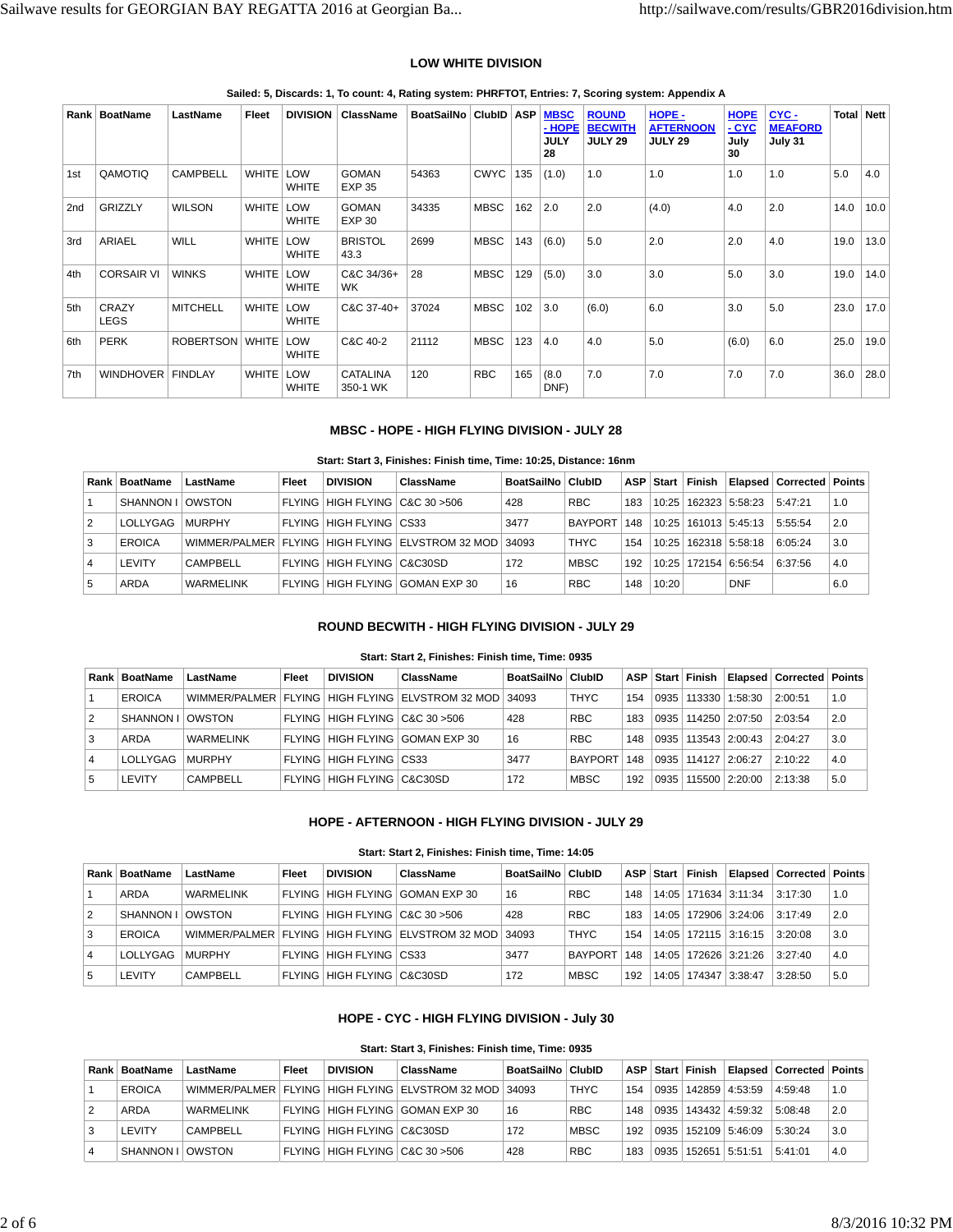| <b>BAYPORT</b><br>CS33<br>3477<br>` HIGH FLYING   .<br>5:41:15<br><b>MURPHY</b><br>0935<br>148<br>.YING<br>151615<br>LYGAC<br>$\overline{\phantom{a}}$<br>ᅛ<br>- 11 | 5:51<br>:49<br>5.1 |
|---------------------------------------------------------------------------------------------------------------------------------------------------------------------|--------------------|
|---------------------------------------------------------------------------------------------------------------------------------------------------------------------|--------------------|

# **CYC - MEAFORD - HIGH FLYING DIVISION - July 31**

#### **Start: Start 3, Finishes: Finish time, Time: 08:35, Distance: 17nm**

|   | Rank   BoatName | LastName         | Fleet | <b>DIVISION</b>                 | ClassName                                                      | BoatSailNo   ClubID |                | ASP I | Start | Finish |                            | Elapsed   Corrected   Points |     |
|---|-----------------|------------------|-------|---------------------------------|----------------------------------------------------------------|---------------------|----------------|-------|-------|--------|----------------------------|------------------------------|-----|
|   | <b>EROICA</b>   |                  |       |                                 | WIMMER/PALMER   FLYING   HIGH FLYING   ELVSTROM 32 MOD   34093 |                     | <b>THYC</b>    | 154   | 08:35 |        | 112103 2:46:03             | 2:49:20                      | 1.0 |
| 2 | ARDA            | <b>WARMELINK</b> |       |                                 | FLYING HIGH FLYING I GOMAN EXP 30                              | 16                  | <b>RBC</b>     | 148   |       |        | $08:35$   112107   2:46:07 | 2:51:15                      | 2.0 |
| 3 | LEVITY          | CAMPBELL         |       | FLYING HIGH FLYING C&C30SD      |                                                                | 172                 | <b>MBSC</b>    | 192   | 08:35 |        | 113735   3:02:35           | 2:54:17                      | 3.0 |
| 4 | <b>SHANNON</b>  | OWSTON           |       | FLYING HIGH FLYING C&C 30 > 506 |                                                                | 428                 | <b>RBC</b>     | 183   | 08:35 |        | 114030   3:05:30           | 2:59:47                      | 4.0 |
| 5 | LOLLYGAG        | <b>MURPHY</b>    |       | FLYING HIGH FLYING CS33         |                                                                | 3477                | <b>BAYPORT</b> | 148   | 08:35 |        | 113622 3:01:22             | 3:06:59                      | 5.0 |

## **MBSC - HOPE - HIGH WHITE DIVISION - JULY 28**

## **Start: Start 1, Finishes: Finish time, Time: 10:15, Distance: 15nm**

|                | Rank   BoatName   | LastName         | Fleet        | <b>DIVISION</b>        | ClassName                             | BoatSailNo   ClubID   ASP   Start   Finish |             |     |                          |                          | Elapsed   Corrected   Points |     |
|----------------|-------------------|------------------|--------------|------------------------|---------------------------------------|--------------------------------------------|-------------|-----|--------------------------|--------------------------|------------------------------|-----|
|                | <b>SGIAN DUBH</b> | <b>YOUNG</b>     | WHITE        |                        | HIGH WHITE   NIAGARA 26 OB **         | CAN 14                                     | <b>CWYC</b> | 207 |                          | 10:15   161938   6:04:38 | 5:39:28                      | 1.0 |
| $\overline{2}$ | LIBRA             | <b>MATTHEWS</b>  | WHITE        | HIGH WHITE   AJAX 28   |                                       | A28                                        | <b>RBC</b>  | 230 |                          | 10:15   172754   7:12:54 | 6:28:20                      | 2.0 |
| 3              | LIBRA II          | <b>BANNISTER</b> | <b>WHITE</b> |                        | HIGH WHITE CONTESSA 32                | 68                                         | <b>RBC</b>  | 218 |                          | 10:15   173010   7:15:10 | 6:37:56                      | 3.0 |
| $\overline{4}$ | ZEAL BOOT         | <b>HIGGS</b>     | WHITE I      | HIGH WHITE   C&C30>506 |                                       | 417                                        | <b>MBSC</b> | 208 |                          | 10:15   172316   7:08:16 | 6:38:03                      | 4.0 |
| 15             | <b>EVER GREEN</b> | HAYDEN           | WHITE        |                        | HIGH WHITE   ISLANDER 30 BAHAMA   127 |                                            | <b>MBSC</b> | 204 | 10:15   173350   7:18:50 |                          | 6:50:34                      | 5.0 |
| 6              | STAR SHADOW       | DONALDSON        | WHITE        | HIGH WHITE             | <b>WHITRY 42K</b>                     | 333                                        | <b>MBSC</b> | 229 | 10:15   175611           | 7:41:11                  | 6:54:22                      | 6.0 |

## **ROUND BECWITH - HIGH WHITE DIVISION - JULY 29**

#### **Start: Start 1, Finishes: Finish time, Time: 0925**

|                | Rank   BoatName   | LastName                              | Fleet | <b>DIVISION</b>              | ClassName                                     | BoatSailNo   ClubID   ASP   Start   Finish |             |     |      |                         |                         | Elapsed   Corrected   Points |     |
|----------------|-------------------|---------------------------------------|-------|------------------------------|-----------------------------------------------|--------------------------------------------|-------------|-----|------|-------------------------|-------------------------|------------------------------|-----|
|                | <b>SGIAN DUBH</b> | <b>YOUNG</b>                          |       |                              | WHITE HIGH WHITE NIAGARA 26 OB **             | <b>CAN 14</b>                              | CWYC   207  |     | 0925 |                         | 113352 2:08:52          | 1:59:58                      | 1.0 |
| 2              | LIBRA             | <b>MATTHEWS</b>                       |       | WHITE   HIGH WHITE   AJAX 28 |                                               | A28                                        | <b>RBC</b>  | 230 |      |                         | 0925   114502   2:20:02 | 2:05:37                      | 2.0 |
| 3              | ZEAL BOOT         | <b>HIGGS</b>                          |       | WHITE HIGH WHITE C&C30>506   |                                               | 417                                        | <b>MBSC</b> | 208 |      |                         | 0925   114443   2:19:43 | 2:09:52                      | 3.0 |
| $\overline{4}$ | STAR SHADOW       | DONALDSON WHITE HIGH WHITE WHITBY 42K |       |                              |                                               | 333                                        | <b>MBSC</b> | 229 |      | 0925   115117   2:26:17 |                         | 2:11:26                      | 4.0 |
| 5              | <b>EVER GREEN</b> | <b>HAYDEN</b>                         |       |                              | WHITE   HIGH WHITE   ISLANDER 30 BAHAMA   127 |                                            | MBSC        | 204 | 0925 |                         | 114534 2:20:34          | 2:11:31                      | 5.0 |
| 6              | LIBRA II          | <b>BANNISTER</b>                      |       |                              | WHITE HIGH WHITE CONTESSA 32                  | 68                                         | <b>RBC</b>  | 218 | 0925 | 115021                  | 12:25:21                | 2:12:55                      | 6.0 |

# **HOPE - AFTERNOON - HIGH WHITE DIVISION - JULY 29**

#### **Start: Start 1, Finishes: Finish time, Time: 13:55**

|   | Rank   BoatName       | LastName         | Fleet | <b>DIVISION</b>              | ClassName                                     | BoatSailNo   ClubID   ASP |             |     | Start | Finish |                | Elapsed   Corrected   Points |     |
|---|-----------------------|------------------|-------|------------------------------|-----------------------------------------------|---------------------------|-------------|-----|-------|--------|----------------|------------------------------|-----|
|   | <b>SGIAN DUBH</b>     | YOUNG            |       |                              | WHITE   HIGH WHITE   NIAGARA 26 OB **         | CAN 14                    | <b>CWYC</b> | 207 | 13:55 |        | 172708 3:32:08 | 3:17:29                      | 1.0 |
| 2 | STAR SHADOW DONALDSON |                  |       | WHITE HIGH WHITE WHITBY 42K  |                                               | 333                       | <b>MBSC</b> | 229 | 13:55 |        | 174922 3:54:22 | 3:30:34                      | 2.0 |
| 3 | EVER GREEN            | HAYDEN           |       |                              | WHITE   HIGH WHITE   ISLANDER 30 BAHAMA   127 |                           | <b>MBSC</b> | 204 | 13:55 |        | 174143 3:46:43 | 3:32:07                      | 3.0 |
| 4 | LIBRA II              | <b>BANNISTER</b> |       |                              | WHITE HIGH WHITE CONTESSA 32                  | 68                        | <b>RBC</b>  | 218 | 13:55 | 174907 | 3:54:07        | 3:34:05                      | 4.0 |
| 5 | LIBRA                 | <b>MATTHEWS</b>  |       | WHITE   HIGH WHITE   AJAX 28 |                                               | A28                       | <b>RBC</b>  | 230 | 13:55 | 175538 | 4:00:38        | 3:35:52                      | 5.0 |
| 6 | ZEAL BOOT             | <b>HIGGS</b>     |       | WHITE HIGH WHITE C&C30>506   |                                               | 417                       | <b>MBSC</b> | 208 | 13:55 | 175630 | 4:01:30        | 3:44:28                      | 6.0 |

## **HOPE - CYC - HIGH WHITE DIVISION - July 30**

|   | Rank   BoatName   | LastName         | Fleet   | <b>DIVISION</b>                 | ClassName                             | BoatSailNo   ClubID   ASP   Start   Finish |            |     |      |                |                  | <b>Elapsed   Corrected   Points</b> |     |
|---|-------------------|------------------|---------|---------------------------------|---------------------------------------|--------------------------------------------|------------|-----|------|----------------|------------------|-------------------------------------|-----|
|   | STAR SHADOW I     | DONALDSON        |         | WHITE   HIGH WHITE   WHITBY 42K |                                       | 333                                        | MBSC       | 229 | 0925 | 143820 5:13:20 |                  | 4:41:31                             | 1.0 |
| 2 | <b>SGIAN DUBH</b> | <b>YOUNG</b>     |         |                                 | WHITE HIGH WHITE NIAGARA 26 OB **     | <b>CAN 14</b>                              | CWYC 1207  |     | 0925 | 143727 5:12:27 |                  | 4:50:53                             | 2.0 |
| 3 | LIBRA             | <b>MATTHEWS</b>  |         | WHITE   HIGH WHITE   AJAX 28    |                                       | A28                                        | <b>RBC</b> | 230 | 0925 |                | 153850   6:13:50 | 5:35:21                             | 3.0 |
| 4 | LIBRA II          | <b>BANNISTER</b> | WHITF I |                                 | HIGH WHITE   CONTESSA 32              | 68                                         | <b>RBC</b> | 218 | 0925 |                | 153715 6:12:15   | 5:40:24                             | 4.0 |
| 5 | <b>EVER GREEN</b> | <b>HAYDEN</b>    | WHITE I |                                 | HIGH WHITE   ISLANDER 30 BAHAMA   127 |                                            | MBSC       | 204 | 0925 | 152920 6:04:20 |                  | 5:40:52                             | 5.0 |

# **CYC - MEAFORD - HIGH WHITE DIVISION - July 31**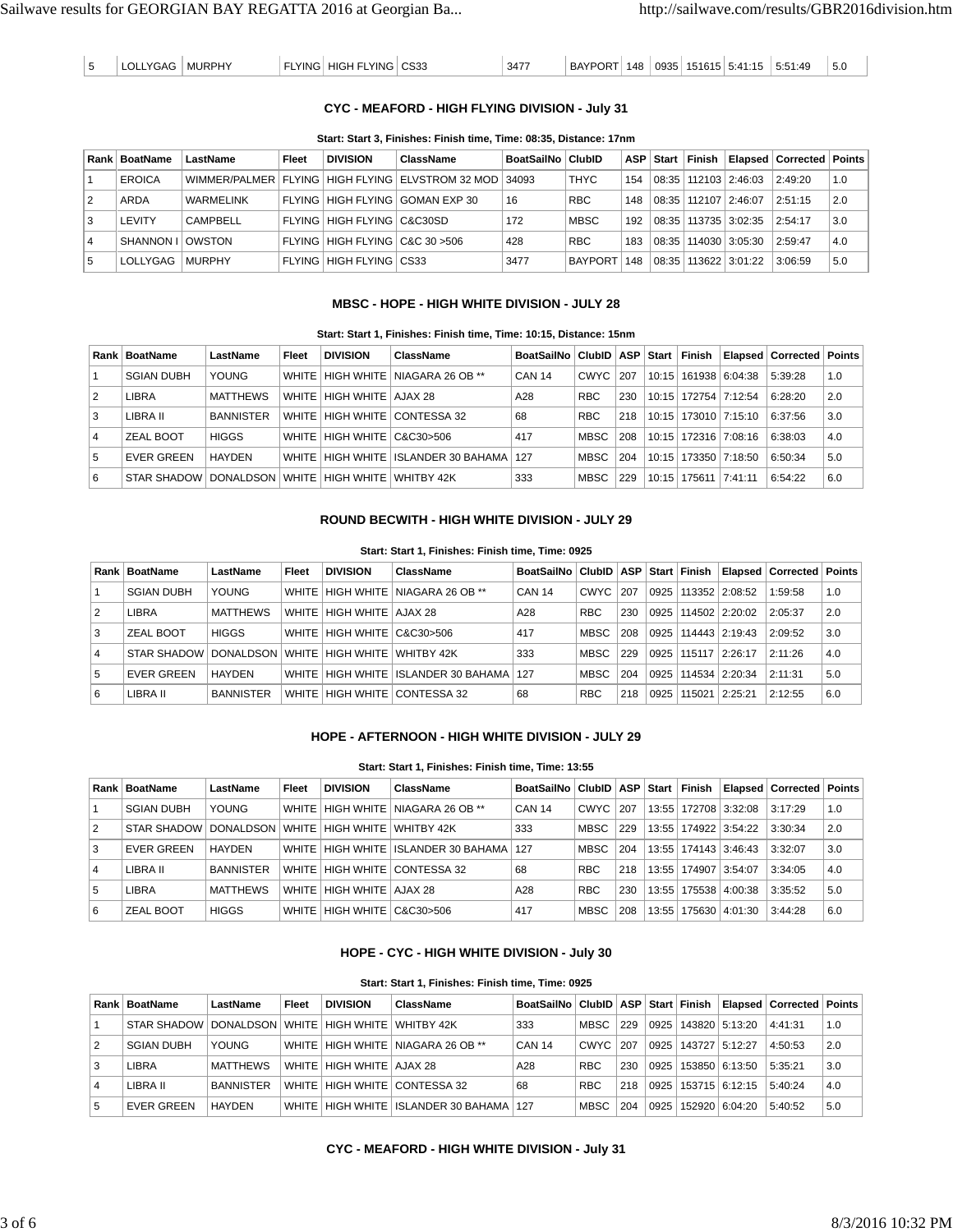|   | Rank   BoatName         | LastName         | Fleet   | <b>DIVISION</b>                 | ClassName                               | BoatSailNo   ClubID   ASP   Start |             |     |       | Finish |                  | Elapsed   Corrected   Points |     |
|---|-------------------------|------------------|---------|---------------------------------|-----------------------------------------|-----------------------------------|-------------|-----|-------|--------|------------------|------------------------------|-----|
|   | STAR SHADOW   DONALDSON |                  |         | WHITE   HIGH WHITE   WHITBY 42K |                                         | 333                               | <b>MBSC</b> | 229 | 08:25 |        | 113527 3:10:27   | 2:51:07                      | 1.0 |
| 2 | <b>SGIAN DUBH</b>       | YOUNG            | WHITE I |                                 | HIGH WHITE NIAGARA 26 OB **             | <b>CAN 14</b>                     | CWYC   207  |     | 08:25 |        | $112909$ 3:04:09 | 2:51:26                      | 2.0 |
| 3 | LIBRA                   | <b>MATTHEWS</b>  |         | WHITE   HIGH WHITE   AJAX 28    |                                         | A28                               | <b>RBC</b>  | 230 | 08:25 |        | 114504 3:20:04   | 2:59:28                      | 3.0 |
| 4 | <b>EVER GREEN</b>       | HAYDEN           |         |                                 | WHITE HIGH WHITE ISLANDER 30 BAHAMA 127 |                                   | <b>MBSC</b> | 204 | 08:25 |        | 114502 3:20:02   | 3:07:09                      | 4.0 |
| 5 | LIBRA II                | <b>BANNISTER</b> | WHITF   |                                 | HIGH WHITE   CONTESSA 32                | 68                                | <b>RBC</b>  | 218 | 08:25 |        | 115333 3:28:33   | 3:10:42                      | 5.0 |

#### **Start: Start 1, Finishes: Finish time, Time: 08:25**

# **MBSC - HOPE - LOW FLYING DIVISION - JULY 28**

#### **Start: Start 4, Finishes: Finish time, Time: 10:25, Distance: 16nm**

| Rank           | <b>BoatName</b>                | LastName                      | <b>Fleet</b>      | <b>DIVISION</b>             | ClassName                      | BoatSailNo   ClubID |                                | <b>ASP</b> | ⊪ Start | <b>Finish</b> |                | Elapsed   Corrected   Points |     |
|----------------|--------------------------------|-------------------------------|-------------------|-----------------------------|--------------------------------|---------------------|--------------------------------|------------|---------|---------------|----------------|------------------------------|-----|
|                | <b>BAD ATTITUDE</b><br>CUS MOD | BLETCHER/BURNS   FLYING   LOW |                   | <b>FLYING</b>               | <b>CARPENTER 28</b>            | 25800               | <b>MBSC</b>                    | 138        | 10:25   |               | 153752 5:12:52 | 5:28:32                      | 1.0 |
| $\overline{2}$ | <b>TARGA</b>                   | <b>WOOLNOUGH</b>              | <b>FLYING</b>     | LOW<br><b>FLYING</b>        | <b>BENETEAU 1ST</b><br>$10R**$ | <b>CAN 30</b>       | <b>CWYC</b>                    | 89         | 10:25   |               | 153645 5:11:45 | 6:00:04                      | 2.0 |
| 3              | <b>BUSH WACKER</b>             | <b>REE</b>                    | <b>FLYING</b>     | <b>LOW</b><br><b>FLYING</b> | SOVEREL 33-2 IB                | 26                  | <b>CWYC</b>                    | 88         | 10:25   |               | 153805 5:13:05 | 6:02:20                      | 3.0 |
| $\overline{4}$ | <b>REFUGE</b>                  | <b>HOOD</b>                   | <b>FLYING</b>     | LOW<br><b>FLYING</b>        | C&C 34                         |                     | <b>HINSON</b><br><b>MARINA</b> | 139        | 10:15   |               | 162024 6:05:24 | 6:22:59                      | 4.0 |
| 5              | <b>CRAZY EIGHT</b>             | WIMMER/POWELL                 | <b>FLYING LOW</b> | <b>FLYING</b>               | <b>BENETEAU 1ST</b><br>36.7SD  | 130                 | <b>THYC</b>                    | 84         | 10:20   |               | <b>DNF</b>     |                              | 6.0 |

## **ROUND BECWITH - LOW FLYING DIVISION - JULY 29**

|                | Rank   BoatName                | LastName                      | <b>Fleet</b>      | <b>DIVISION</b> | ClassName                      | BoatSailNo   ClubID |                                |     |      | ASP Start Finish |                | <b>Elapsed Corrected Points</b> |     |
|----------------|--------------------------------|-------------------------------|-------------------|-----------------|--------------------------------|---------------------|--------------------------------|-----|------|------------------|----------------|---------------------------------|-----|
|                | <b>BAD ATTITUDE</b><br>CUS MOD | BLETCHER/BURNS   FLYING   LOW |                   | <b>FLYING</b>   | CARPENTER 28                   | 25800               | <b>MBSC</b>                    | 138 | 0935 | 112736           | 1:52:36        | 1:58:14                         | 1.0 |
| $\overline{2}$ | <b>CRAZY EIGHT</b>             | WIMMER/POWELL                 | FLYING LOW        | <b>FLYING</b>   | <b>BENETEAU 1ST</b><br>36.7SD  | 130                 | <b>THYC</b>                    | 84  | 0935 | 111926           | 1:44:26        | 2:01:52                         | 2.0 |
| 3              | <b>TARGA</b>                   | <b>WOOLNOUGH</b>              | <b>FLYING LOW</b> | FLYING          | <b>BENETEAU 1ST</b><br>$10R**$ | CAN 30              | <b>CWYC</b>                    | 89  | 0935 | 112255           | 1:47:55        | 2:04:38                         | 3.0 |
| $\overline{4}$ | <b>BUSH WACKER</b>             | <b>REE</b>                    | <b>FLYING LOW</b> | <b>FLYING</b>   | SOVEREL 33-2 IB                | 26                  | <b>CWYC</b>                    | 88  | 0935 | 112646           | 1:51:46        | 2:09:21                         | 4.0 |
| 5              | <b>REFUGE</b>                  | <b>HOOD</b>                   | FLYING LOW        | <b>FLYING</b>   | C&C 34                         |                     | <b>HINSON</b><br><b>MARINA</b> | 139 | 0935 |                  | 114310 2:08:10 | 2:14:20                         | 5.0 |

#### **Start: Start 2, Finishes: Finish time, Time: 0935**

# **HOPE - AFTERNOON - LOW FLYING DIVISION - JULY 29**

#### **Start: Start 2, Finishes: Finish time, Time: 14:05**

|                | Rank   BoatName                | LastName                      | Fleet             | <b>DIVISION</b> | ClassName                      | BoatSailNo   ClubID |                                | <b>ASP</b> | Start | Finish           |         | <b>Elapsed   Corrected   Points  </b> |     |
|----------------|--------------------------------|-------------------------------|-------------------|-----------------|--------------------------------|---------------------|--------------------------------|------------|-------|------------------|---------|---------------------------------------|-----|
|                | <b>CRAZY EIGHT</b>             | WIMMER/POWELL                 | <b>FLYING LOW</b> | <b>FLYING</b>   | <b>BENETEAU 1ST</b><br>36.7SD  | 130                 | <b>THYC</b>                    | 84         | 14:05 | 16:52:55 2:47:55 |         | 3:15:56                               | 1.0 |
| $\overline{2}$ | <b>BAD ATTITUDE</b><br>CUS MOD | BLETCHER/BURNS   FLYING   LOW |                   | <b>FLYING</b>   | CARPENTER 28                   | 25800               | <b>MBSC</b>                    | 138        |       | 14:05   171527   | 3:10:27 | 3:19:59                               | 2.0 |
| 3              | <b>TARGA</b>                   | <b>WOOLNOUGH</b>              | <b>FLYING LOW</b> | <b>FLYING</b>   | <b>BENETEAU 1ST</b><br>$10R**$ | CAN 30              | <b>CWYC</b>                    | 89         | 14:05 | 170358           | 2:58:58 | 3:26:42                               | 3.0 |
| $\overline{4}$ | <b>REFUGE</b>                  | <b>HOOD</b>                   | <b>FLYING LOW</b> | <b>FLYING</b>   | C&C 34                         |                     | <b>HINSON</b><br><b>MARINA</b> | 139        | 14:05 | 173519           | 3:30:19 | 3:40:26                               | 4.0 |

# **HOPE - CYC - LOW FLYING DIVISION - July 30**

#### **Start: Start 3, Finishes: Finish time, Time: 0935**

|   | Rank   BoatName                | LastName                      | Fleet             | <b>DIVISION</b> | <b>ClassName</b>               | BoatSailNo ClubID |             |     |      | ASP Start Finish        |                | Elapsed   Corrected   Points |     |
|---|--------------------------------|-------------------------------|-------------------|-----------------|--------------------------------|-------------------|-------------|-----|------|-------------------------|----------------|------------------------------|-----|
|   | <b>CRAZY EIGHT</b>             | WIMMER/POWELL                 | <b>FLYING LOW</b> | <b>FLYING</b>   | <b>BENETEAU 1ST</b><br>36.7SD  | 130               | <b>THYC</b> | 84  |      | 0935   131205   3:37:05 |                | 4:13:18                      | 1.0 |
|   | <b>TARGA</b>                   | <b>WOOLNOUGH</b>              | <b>FLYING LOW</b> | <b>FLYING</b>   | <b>BENETEAU 1ST</b><br>$10R**$ | <b>CAN 30</b>     | <b>CWYC</b> | 89  |      | 0935   133342   3:58:42 |                | 4:35:41                      | 2.0 |
| 3 | <b>BAD ATTITUDE</b><br>CUS MOD | BLETCHER/BURNS   FLYING   LOW |                   | <b>FLYING</b>   | <b>CARPENTER 28</b>            | 25800             | <b>MBSC</b> | 138 | 0935 |                         | 142059 4:45:59 | 5:00:18                      | 3.0 |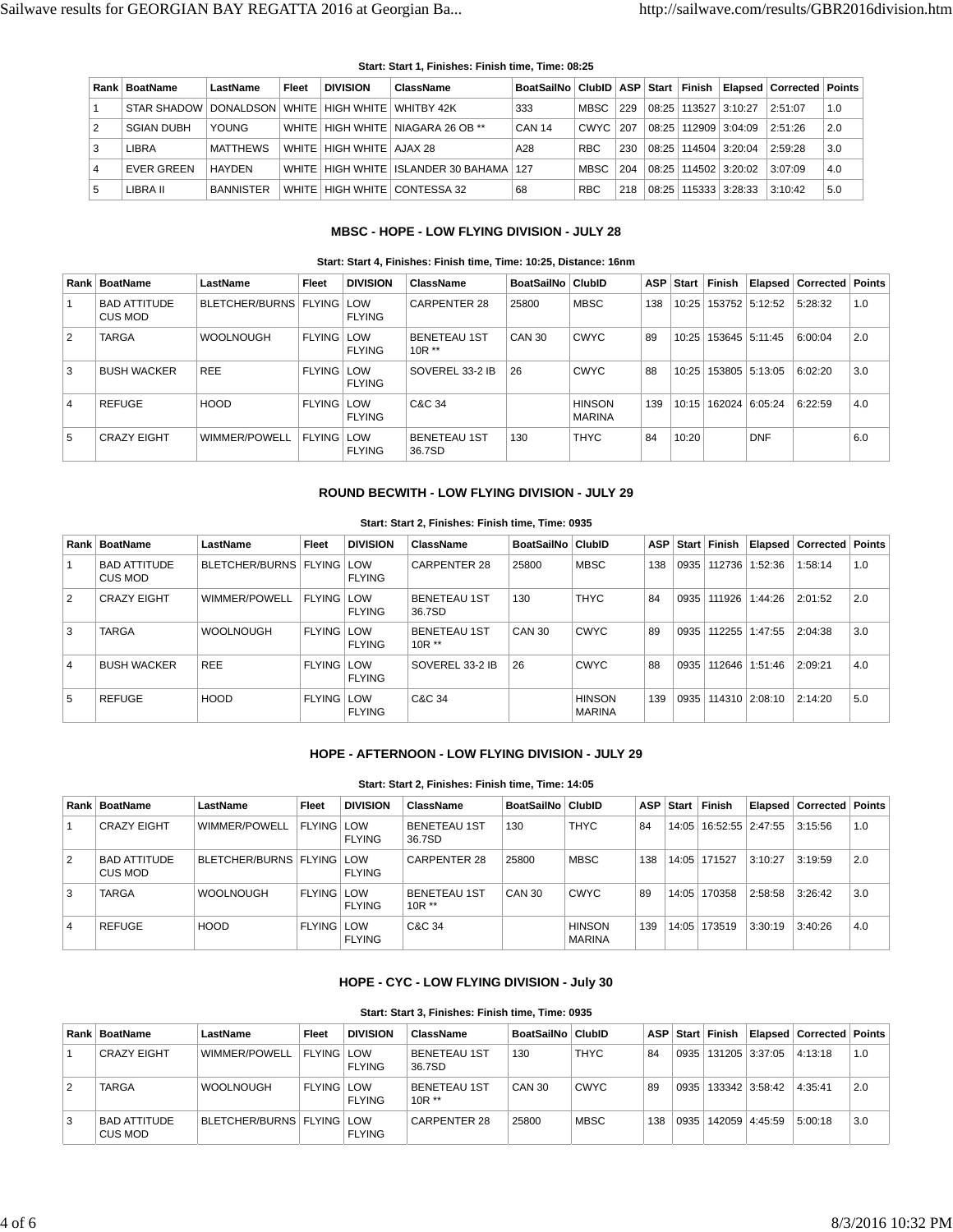| 4 | <b>BUSH WACKER</b> | <b>REE</b>  | <b>FLYING LOW</b> | <b>FLYING</b> | SOVEREL 33-2 IB | 26 | <b>CWYC</b>                    | 88  | 0935          | 141209 4:37:09 | 5:20:45 | 4.0 |
|---|--------------------|-------------|-------------------|---------------|-----------------|----|--------------------------------|-----|---------------|----------------|---------|-----|
|   | <b>REFUGE</b>      | <b>HOOD</b> | <b>FLYING LOW</b> | <b>FLYING</b> | C&C 34          |    | <b>HINSON</b><br><b>MARINA</b> | 139 | $\sqrt{0935}$ | 151731 5:42:31 | 5:59:00 | 5.0 |

# **CYC - MEAFORD - LOW FLYING DIVISION - July 31**

#### **Start: Start 3, Finishes: Finish time, Time: 08:35, Distance: 17nm**

|   | Rank   BoatName                | LastName                      | <b>Fleet</b>      | <b>DIVISION</b> | <b>ClassName</b>               | BoatSailNo   ClubID |                                | ASP | Start | Finish |                | <b>Elapsed Corrected Points</b> |     |
|---|--------------------------------|-------------------------------|-------------------|-----------------|--------------------------------|---------------------|--------------------------------|-----|-------|--------|----------------|---------------------------------|-----|
|   | <b>BAD ATTITUDE</b><br>CUS MOD | BLETCHER/BURNS   FLYING   LOW |                   | <b>FLYING</b>   | <b>CARPENTER 28</b>            | 25800               | <b>MBSC</b>                    | 138 | 08:35 |        | 111324 2:38:24 | 2:46:20                         | 1.0 |
| 2 | <b>BUSH WACKER</b>             | <b>REE</b>                    | <b>FLYING LOW</b> | <b>FLYING</b>   | SOVEREL 33-2 IB                | 26                  | <b>CWYC</b>                    | 88  | 08:35 |        | 110634 2:31:34 | 2:55:25                         | 2.0 |
| 3 | <b>CRAZY EIGHT</b>             | WIMMER/POWELL                 | <b>FLYING LOW</b> | <b>FLYING</b>   | <b>BENETEAU 1ST</b><br>36.7SD  | 130                 | <b>THYC</b>                    | 84  | 08:35 |        | 110607 2:31:07 | 2:56:20                         | 3.0 |
| 4 | <b>TARGA</b>                   | <b>WOOLNOUGH</b>              | <b>FLYING LOW</b> | <b>FLYING</b>   | <b>BENETEAU 1ST</b><br>$10R**$ | CAN 30              | <b>CWYC</b>                    | 89  | 08:35 |        | 111059 2:35:59 | 3:00:09                         | 4.0 |
| 5 | <b>REFUGE</b>                  | <b>HOOD</b>                   | <b>FLYING LOW</b> | <b>FLYING</b>   | C&C 34                         |                     | <b>HINSON</b><br><b>MARINA</b> | 139 | 08:35 |        | 112654 2:51:54 | 3:00:10                         | 5.0 |

## **MBSC - HOPE - LOW WHITE DIVISION - JULY 28**

## **Start: Start 2, Finishes: Finish time, Time: 10:15, Distance: 16nm**

|                | Rank   BoatName            | LastName       | Fleet | <b>DIVISION</b>            | ClassName                             | BoatSailNo   ClubID   ASP   Start |             |     |             | Finish |                          | <b>Elapsed Corrected Points</b> |     |
|----------------|----------------------------|----------------|-------|----------------------------|---------------------------------------|-----------------------------------|-------------|-----|-------------|--------|--------------------------|---------------------------------|-----|
|                | QAMOTIO                    | CAMPBELL       |       | WHITE   LOW WHITE          | GOMAN EXP 35                          | 54363                             | <b>CWYC</b> | 135 | 10:15       | 155259 | 15:37:59                 | 5:56:53                         | 1.0 |
| 2              | GRIZZLY                    | <b>WILSON</b>  |       |                            | WHITE LOW WHITE GOMAN EXP 30          | 34335                             | <b>MBSC</b> | 162 |             |        | 10:15   161428   5:59:28 | 6:01:23                         | 2.0 |
| 3              | <b>CRAZY LEGS MITCHELL</b> |                |       | WHITE LOW WHITE C&C 37-40+ |                                       | 37024                             | MBSC        | 102 |             |        | 10:15   154110   5:26:10 | 6:06:59                         | 3.0 |
| $\overline{4}$ | <b>PERK</b>                | ROBERTSON      |       | WHITE LOW WHITE C&C 40-2   |                                       | 21112                             | <b>MBSC</b> | 123 | 10:15       |        | 160635 5:51:35           | 6:19:44                         | 4.0 |
| 5              | <b>CORSAIR VI</b>          | <b>WINKS</b>   |       |                            | WHITE LOW WHITE C&C 34/36+ WK         | 28                                | MBSC        | 129 | 10:15       | 163821 | 6:23:21                  | 6:49:22                         | 5.0 |
| 6              | ARIAEL                     | WILL           |       |                            | WHITE LOW WHITE BRISTOL 43.3          | 2699                              | MBSC        | 143 |             |        | 10:15   172322   7:08:22 | 7:25:41                         | 6.0 |
| $\overline{7}$ | <b>WINDHOVER</b>           | <b>FINDLAY</b> |       |                            | WHITE LOW WHITE CATALINA 350-1 WK 120 |                                   | <b>RBC</b>  | 165 | $10:00$ dnf |        | <b>DNF</b>               |                                 | 8.0 |

#### **ROUND BECWITH - LOW WHITE DIVISION - JULY 29**

#### **Start: Start 1, Finishes: Finish time, Time: 0925**

| Rank | <b>BoatName</b>            | LastName                    | Fleet        | <b>DIVISION</b>            | ClassName                             | <b>BoatSailNo</b> | ClubID      | ASP | Start | Finish |                | <b>Elapsed Corrected Points</b> |     |
|------|----------------------------|-----------------------------|--------------|----------------------------|---------------------------------------|-------------------|-------------|-----|-------|--------|----------------|---------------------------------|-----|
|      | QAMOTIO                    | <b>CAMPBELL</b>             | <b>WHITE</b> | LOW WHITE                  | GOMAN EXP 35                          | 54363             | <b>CWYC</b> | 135 | 0925  | 112101 | 1:56:01        | 2:02:30                         | 1.0 |
| 2    | GRIZZLY                    | <b>WILSON</b>               |              |                            | WHITE LOW WHITE GOMAN EXP 30          | 34335             | <b>MBSC</b> | 162 | 0925  |        | 113409 2:09:09 | 2:09:50                         | 2.0 |
| 3    | <b>CORSAIR VI</b>          | <b>WINKS</b>                |              |                            | WHITE LOW WHITE C&C 34/36+ WK         | 28                | <b>MBSC</b> | 129 | 0925  |        | 113254 2:07:54 | 2:16:35                         | 3.0 |
| 4    | <b>PERK</b>                | ROBERTSON WHITE LOW WHITE L |              |                            | C&C 40-2                              | 21112             | <b>MBSC</b> | 123 | 0925  |        | 113130 2:06:30 | 2:16:38                         | 4.0 |
| 5    | ARIAEL                     | <b>WILL</b>                 | WHITE I      | LOW WHITE                  | BRISTOL 43.3                          | 2699              | <b>MBSC</b> | 143 | 0925  |        | 113634 2:11:34 | 2:16:53                         | 5.0 |
| 6    | <b>CRAZY LEGS MITCHELL</b> |                             |              | WHITE LOW WHITE C&C 37-40+ |                                       | 37024             | <b>MBSC</b> | 102 | 0925  | 112807 | 2:03:07        | 2:18:31                         | 6.0 |
|      | <b>WINDHOVER</b>           | <b>FINDLAY</b>              |              |                            | WHITE LOW WHITE CATALINA 350-1 WK 120 |                   | <b>RBC</b>  | 165 | 0925  |        | 115736 2:32:36 | 2:32:36                         | 7.0 |

# **HOPE - AFTERNOON - LOW WHITE DIVISION - JULY 29**

| Start: Start 1, Finishes: Finish time, Time: 13:55 |  |  |
|----------------------------------------------------|--|--|

|   | Rank   BoatName            | LastName        | Fleet   | <b>DIVISION</b>                | ClassName                         | BoatSailNo | ∣ ClubID ∣  | <b>ASP</b> | Start | Finish         |          | Elapsed   Corrected   Points |     |
|---|----------------------------|-----------------|---------|--------------------------------|-----------------------------------|------------|-------------|------------|-------|----------------|----------|------------------------------|-----|
|   | QAMOTIQ                    | <b>CAMPBELL</b> | WHITE   | LOW WHITE I                    | GOMAN EXP 35                      | 54363      | <b>CWYC</b> | 135        | 13:55 | 171139         | 3:16:39  | 3:27:39                      | 1.0 |
| 2 | ARIAEL                     | WILL            | WHITE I |                                | LOW WHITE   BRISTOL 43.3          | 2699       | <b>MBSC</b> | 143        | 13:55 | 172058         | 13:25:58 | 3:34:17                      | 2.0 |
| 3 | <b>CORSAIR VI</b>          | <b>WINKS</b>    |         |                                | WHITE LOW WHITE C&C 34/36+ WK     | 28         | <b>MBSC</b> | 129        | 13:55 | 172255 3:27:55 |          | 3:42:02                      | 3.0 |
| 4 | GRIZZLY                    | <b>WILSON</b>   | WHITE   |                                | LOW WHITE GOMAN EXP 30            | 34335      | <b>MBSC</b> | 162        | 13:55 | 173629 3:41:29 |          | 3:42:40                      | 4.0 |
| 5 | <b>PERK</b>                | ROBERTSON       |         | WHITE LOW WHITE   C&C 40-2     |                                   | 21112      | <b>MBSC</b> | 123        | 13:55 | 172246 3:27:46 |          | 3:44:24                      | 5.0 |
| 6 | <b>CRAZY LEGS MITCHELL</b> |                 |         | WHITE   LOW WHITE   C&C 37-40+ |                                   | 37024      | <b>MBSC</b> | 102        | 13:55 | 172159 3:26:59 |          | 3:52:53                      | 6.0 |
| 7 | <b>WINDHOVER</b>           | <b>FINDI AY</b> |         |                                | WHITE LOW WHITE CATALINA 350-1 WK | 120        | <b>RBC</b>  | 165        | 13:55 | 175945         | 4:04:45  | 4:04:45                      | 7.0 |

## **HOPE - CYC - LOW WHITE DIVISION - July 30**